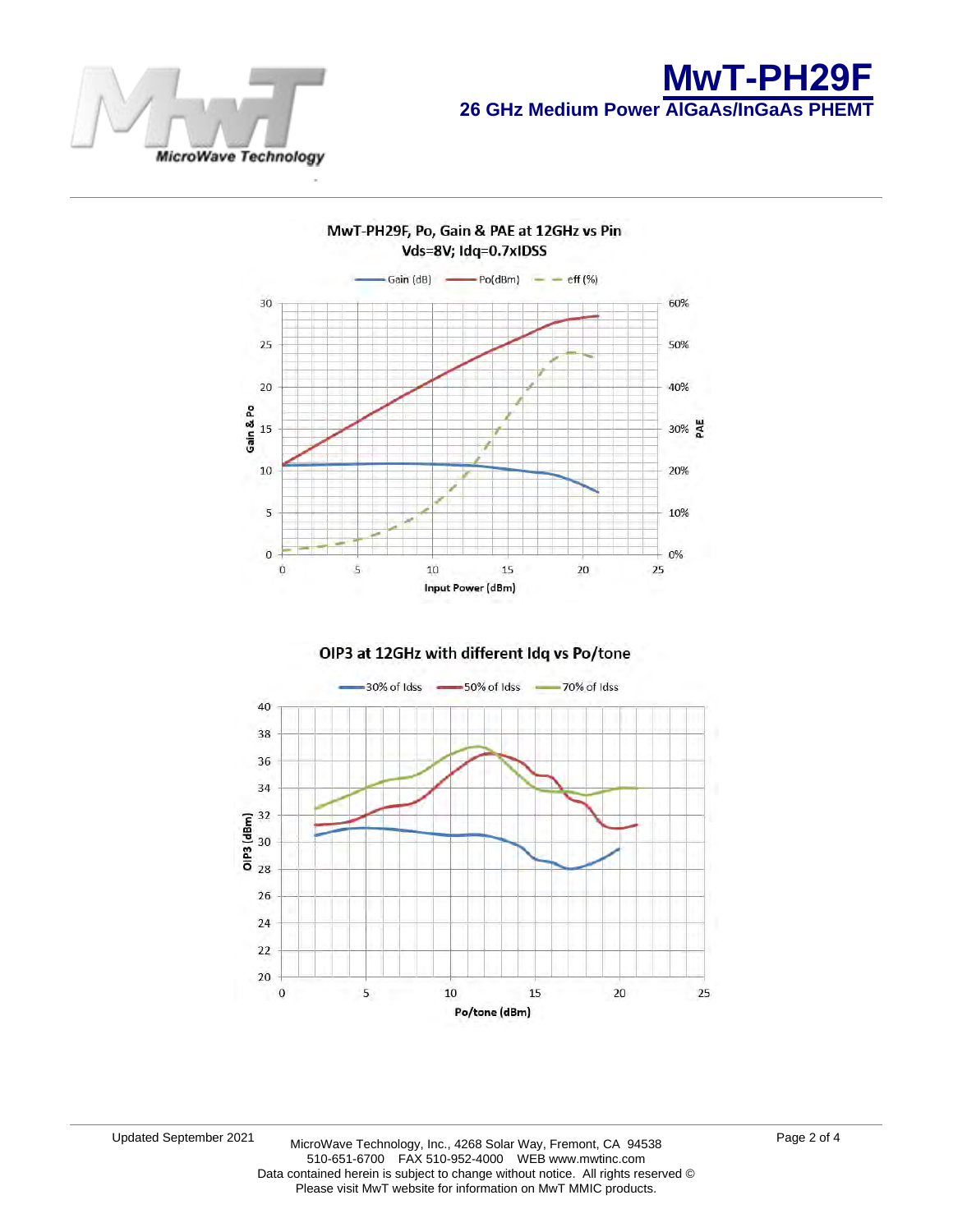





# **Absolute Maximum Rating**

| Symbol     | <b>Parameter</b>      | <b>Units</b> | <b>Cont Max1</b> | <b>Absolute Max2</b> |  |
|------------|-----------------------|--------------|------------------|----------------------|--|
| <b>VDS</b> | Drain to Source Volt. |              | 8.0              | 8.5                  |  |
| Tch        | Channel Temperature   | °C           | $+150$           | $+175$               |  |
| Tst        | Storage Temperature   | °C           | $-65$ to $+150$  | $+175$               |  |
| Pin        | <b>RF Input Power</b> | mW           | 300              | 400                  |  |

#### **Notes:**

**1.** Exceeding any one of these limits in continuous operation may reduce the mean-time- to-failure below the design goal.

**2.** Exceeding any one of these limits may cause permanent damage.